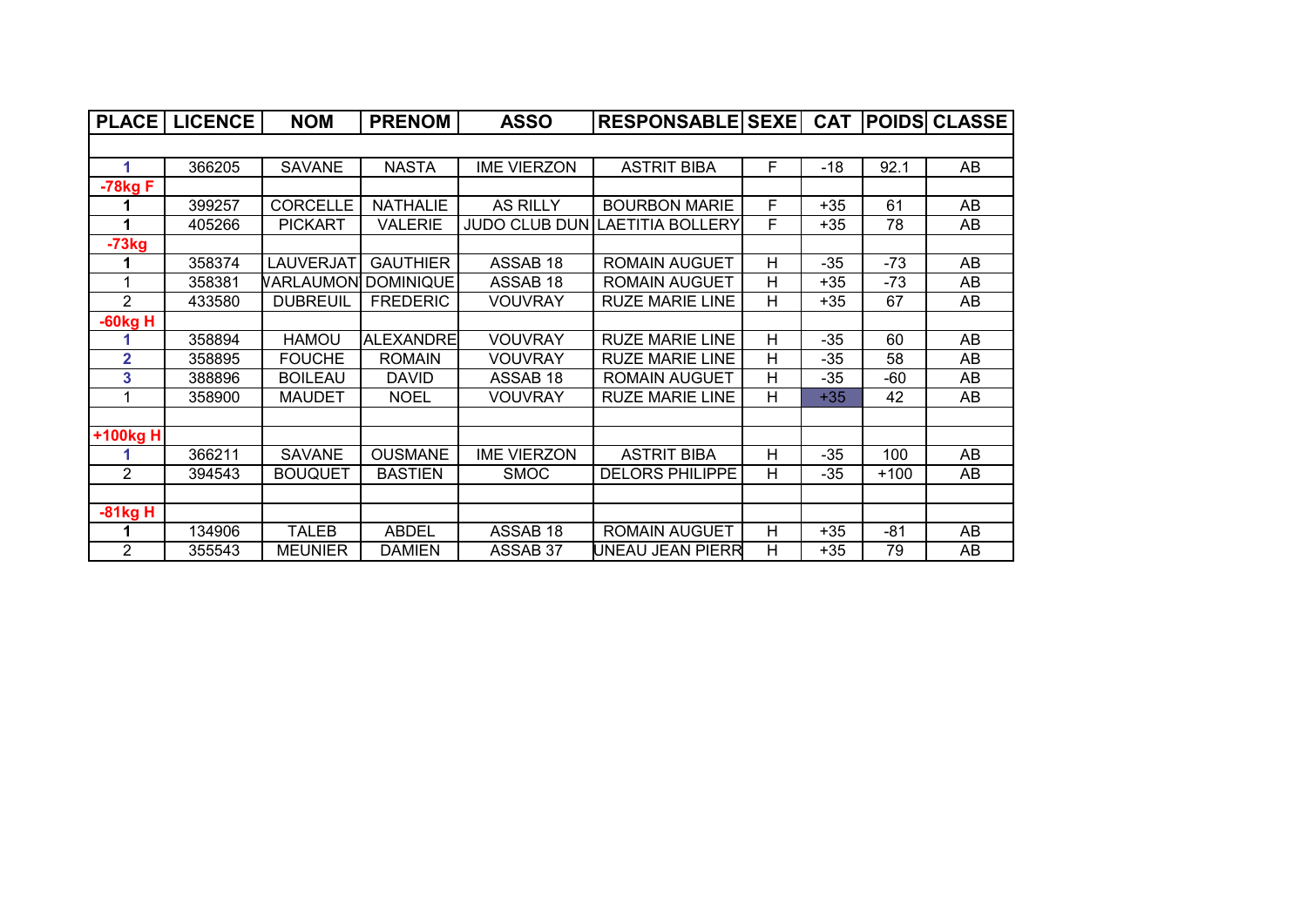| <b>PLACE</b>   | <b>LICENCE</b> | <b>NOM</b>          | <b>PRENOM</b>           | <b>ASSO</b>         | <b>RESPONSABLE</b>        | <b>SEXE</b>             | <b>CAT</b> | <b>POIDS</b> | <b>CLASSE</b> |
|----------------|----------------|---------------------|-------------------------|---------------------|---------------------------|-------------------------|------------|--------------|---------------|
| 57kg F         |                |                     |                         |                     |                           |                         |            |              |               |
| 1              | 379247         | <b>BEAUVAIS</b>     | <b>HELOISE</b>          | ASSAB 37            | <b>LUNEAU JEAN PIERRE</b> | F.                      | $-35$      | 44.4         | BC            |
| $\mathbf{1}$   | 399046         | <b>TANGUY</b>       | <b>GAELLE</b>           | <b>AS RILLY</b>     | <b>BOURBON MARIE</b>      | F                       | $-35$      | 55           | BC            |
| $-70kgF$       |                |                     |                         |                     |                           |                         |            |              |               |
| 1              | 348796         | <b>CHEVREAU</b>     | <b>LAETITIA</b>         | ASSAB 37            | <b>CORNET SEVERINE</b>    | F                       | $-35$      | 67           | BC            |
| 1              | 445842         | <b>SALMON</b>       | <b>ANNE</b>             | ASSAB 18            | <b>ROMAIN AUGUET</b>      | F                       | $+35$      | $-63$        | BC            |
| +78kg F        |                |                     |                         |                     |                           |                         |            |              |               |
| 1              | 399050         | LEPAPE              | <b>TIPHAINE</b>         | <b>AS RILLY</b>     | <b>BOURBON MARIE</b>      | F.                      | $-35$      | 85           | BC            |
| $\overline{2}$ | 364272         | <b>KIRCHER</b>      | <b>NINON</b>            | ASSAB <sub>18</sub> | <b>ROMAIN AUGUET</b>      | F                       | $-35$      | $+78$        | BC            |
|                |                |                     |                         |                     |                           |                         |            |              |               |
| $-60kgH$<br>1  | 437774         | <b>BOURNOT</b>      | <b>STEVEN</b>           | ASSAB 18            | <b>ROMAIN AUGUET</b>      |                         | $-35$      | $-60$        | BC            |
| $\overline{2}$ | 394953         | <b>VILLOQUEAU</b>   | <b>FLORIAN</b>          | <b>APIRJSO</b>      | <b>DELIGNY FRANCK</b>     | H<br>H                  | $-35$      | 58           | BC            |
|                |                |                     |                         |                     |                           |                         |            |              |               |
| -73kg H        |                |                     |                         |                     |                           |                         |            |              |               |
| $\overline{2}$ | 399045         | <b>GAUDION</b>      | <b>GABIN</b>            | <b>AS RILLY</b>     | <b>BOURBON MARIE</b>      | Н                       | $-35$      | 62           | <b>BC</b>     |
| 1              | 355544         | <b>BONACHERA</b>    | <b>ALEXIS</b>           | ASSAB 37            | <b>LUNEAU JEAN PIERRE</b> | H                       | $-35$      | 64.6         | BC            |
| $\mathbf{1}$   | 355536         | <b>CHALON</b>       | <b>DAVID</b>            | ASSAB 37            | <b>LUNEAU JEAN PIERRE</b> | H                       | $-35$      | 69.6         | <b>BC</b>     |
| $\mathbf{1}$   | 355579         | <b>PILLEBOUE</b>    | <b>HUBERT</b>           | <b>AS RILLY</b>     | <b>JEAN COLY</b>          | $\overline{H}$          | $+35$      | 70           | BC            |
| $-100kgH$      |                |                     |                         |                     |                           |                         |            |              |               |
| 1              | 369531         | <b>GONZALES</b>     | <b>LOIC</b>             | ASSAB 37            | <b>LUNEAU JEAN PIERRE</b> | H                       | $-35$      | 81.8         | <b>BC</b>     |
| $\overline{2}$ | 361716         | <b>LUBIN</b>        | <b>PIERRE ALEXANDRE</b> | ASSAB 18            | <b>ROMAIN AUGUET</b>      | H                       | $-35$      | $-90$        | BC            |
| $\mathbf{1}$   | 383592         | <b>SANSOZ</b>       | <b>CORENTIN</b>         | <b>APIRJSO</b>      | <b>DELIGNY FRANCK</b>     | H                       | $-35$      | 100.9        | <b>BC</b>     |
| $-66kg$ H      |                |                     |                         |                     |                           |                         |            |              |               |
| $\mathbf{1}$   | 351949         | <b>SMAILI ALLOU</b> | <b>YASSINE</b>          | <b>ECLAIRCIE</b>    | <b>JESSICA BRUNET</b>     | $\overline{H}$          | $+35$      | 59           | BC            |
| $\overline{2}$ | 364286         | <b>VAUX</b>         | <b>JEAN MICHEL</b>      | ASSAB <sub>18</sub> | <b>ROMAIN AUGUET</b>      | $\overline{\mathsf{H}}$ | $+35$      | $-60$        | BC            |
|                |                |                     |                         |                     |                           |                         |            |              |               |
| 1              | 369530         | <b>BARBEY</b>       | <b>SYLVAIN</b>          | ASSAB 37            | <b>LUNEAU JEAN PIERRE</b> | H                       | $+35$      | 65           | BC            |
| $\overline{2}$ | 355547         | <b>CHALEIL</b>      | <b>JEAN MARIE</b>       | <b>ST AMAND</b>     | <b>GERBAUD CHRISTIAN</b>  | $\overline{H}$          | $+35$      | $-66$        | BC            |
| $\overline{3}$ | 464271         | <b>DUPUIS</b>       | <b>GILLES</b>           | ASSAB 18            | <b>ROMAIN AUGUET</b>      | $\overline{H}$          | $+35$      | $-66$        | BC            |
| $-100kgH$      |                |                     |                         |                     |                           |                         |            |              |               |
| 1              | 377669         | <b>LANDRU</b>       | <b>LUDOVIC</b>          | <b>APIRJSO</b>      | <b>DELIGNY FRANCK</b>     | H                       | $+35$      | 91           | <b>BC</b>     |
| $\mathbf{1}$   | 358890         | <b>CARVALHO</b>     | <b>JORGE</b>            | <b>VOUVRAY</b>      | <b>RUZE MARIE LINE</b>    | H                       | $+35$      | 82           | <b>BC</b>     |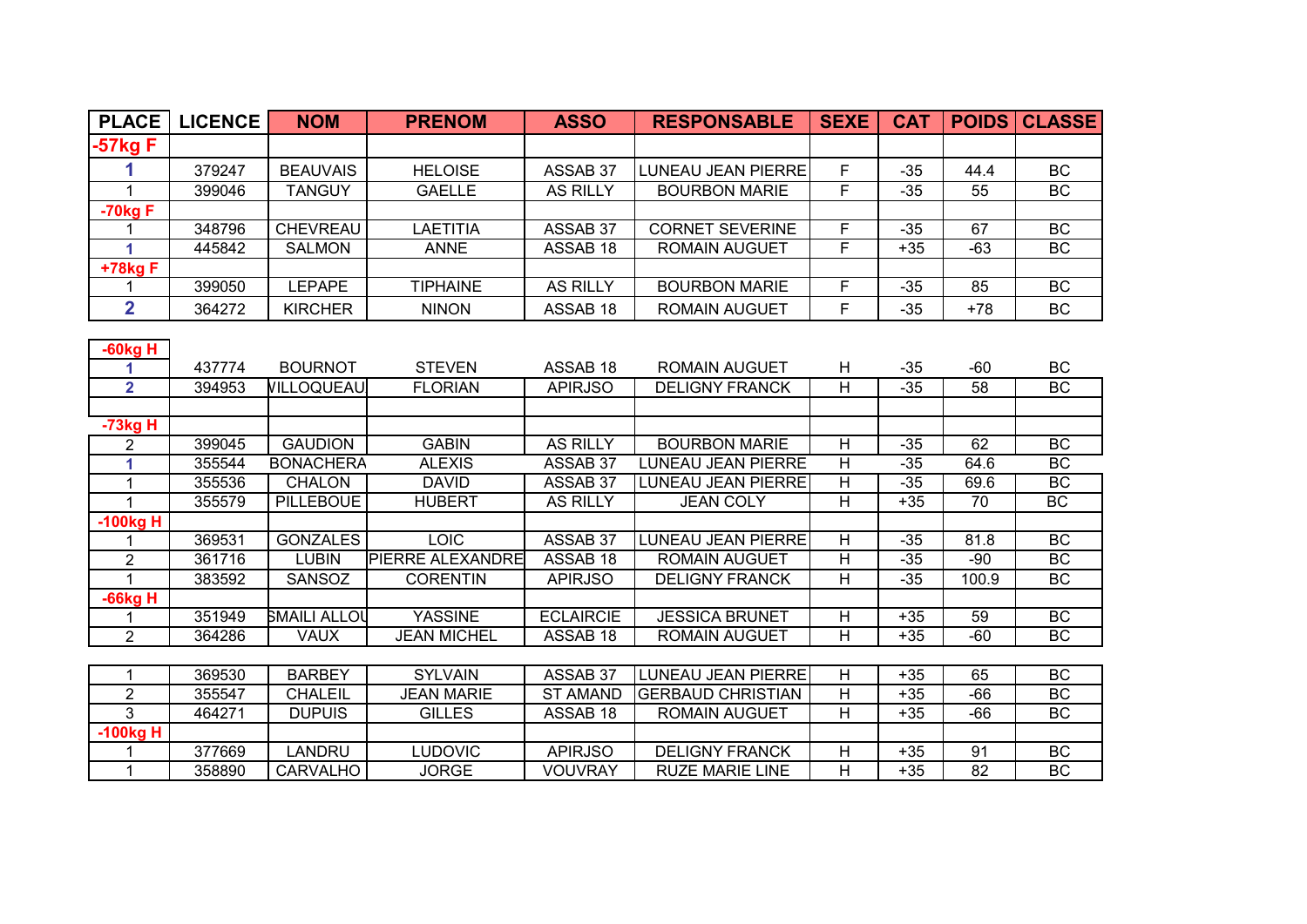| <b>PLACE</b>   | <b>LICENCE</b> | <b>NOM</b>           | <b>PRENOM</b>    | <b>ASSO</b>        | <b>RESPONSABLE</b>             | <b>SEXE</b>             | CAT   | <b>POIDS</b>    | <b>CLASSE</b>   |
|----------------|----------------|----------------------|------------------|--------------------|--------------------------------|-------------------------|-------|-----------------|-----------------|
| $-52kgF$       |                |                      |                  |                    |                                |                         |       |                 |                 |
| 1              | 469020         | <b>TAILLANDIER</b>   | <b>JESSICA</b>   | <b>IME GIEN</b>    | <b>GOMEZ ALEXIS</b>            | F                       | $-18$ | 45              | CD              |
| 1              | 469016         | <b>MASCRE</b>        | <b>ORIANE</b>    | <b>IME GIEN</b>    | <b>GOMEZ ALEXIS</b>            | $\overline{F}$          | $-18$ | 50              | CD              |
|                |                |                      |                  |                    |                                |                         |       |                 |                 |
| $-70kgF$       |                |                      |                  |                    |                                |                         |       |                 |                 |
| 1              | 359616         | <b>CLEMENT</b>       | <b>FLAVIE</b>    | ASSAB 18           | <b>ROMAIN AUGUET</b>           | F                       | $-35$ | $-70$           | CD              |
| 1              | 462227         | <b>AOUSSI</b>        | <b>MYRIAM</b>    | JUDO CLUB DUN      | <b>LAETITIA BOLLERY</b>        | F                       | $+35$ | 68              | CD              |
| +78kg F        |                |                      |                  |                    |                                |                         |       |                 |                 |
| 1              | 462226         | <b>DEPARIS</b>       | <b>CHARLENE</b>  |                    | JUDO CLUB DUN LAETITIA BOLLERY | F                       | $-35$ | 92              | CD              |
| $\mathbf{1}$   | 377683         | <b>MARTIN</b>        | <b>LAETITIA</b>  | <b>APIRJSO</b>     | <b>DELIGNY FRANCK</b>          | F                       | $+35$ | 93              | CD              |
|                |                |                      |                  |                    |                                |                         |       |                 |                 |
| -66kg H        |                |                      |                  |                    |                                |                         |       |                 |                 |
| 1              | 469013         | <b>BOUREUX</b>       | <b>DYLAN</b>     | <b>IME GIEN</b>    | <b>GOMEZ ALEXIS</b>            | Н                       | $-16$ | 50              | CD              |
| 1              | 411491         | <b>BOUTHIER</b>      | <b>ROMAIN</b>    | <b>IME VIERZON</b> | <b>ASTRIT BIBA</b>             | H                       | $-16$ | 53.4            | CD              |
| 1              | 469015         | <b>EL AKROUTI</b>    | <b>IBRAHIM</b>   | <b>IME GIEN</b>    | <b>GOMEZ ALEXIS</b>            | H                       | $-16$ | 61              | CD              |
| +81kg H        |                |                      |                  |                    |                                |                         |       |                 |                 |
| 1              | 469016         | <b>PAVY</b>          | <b>ALEXIS</b>    | <b>IME GIEN</b>    | <b>GOMEZ ALEXIS</b>            | Н                       | $-16$ | 81              | CD              |
| 1              | 469014         | KONLAMBIGUE          | <b>MICHEL</b>    | <b>IME GIEN</b>    | <b>GOMEZ ALEXIS</b>            | H                       | $-16$ | 91              | CD              |
| -55kg H        |                |                      |                  |                    |                                |                         |       |                 |                 |
| 1              | 469018         | <b>SANCHEZ</b>       | <b>GREGORY</b>   | <b>IME GIEN</b>    | <b>GOMEZ ALEXIS</b>            | H                       | $-18$ | 49              | CD              |
| $\overline{2}$ | 469010         | <b>LEVY</b>          | <b>BRANDON</b>   | <b>IME GIEN</b>    | <b>GOMEZ ALEXIS</b>            | $\overline{H}$          | $-18$ | 51              | <b>CD</b>       |
| $-60kgH$       |                |                      |                  |                    |                                |                         |       |                 |                 |
| 1              | 469017         | <b>CENCI</b>         | <b>JONATHAN</b>  | <b>IME GIEN</b>    | <b>GOMEZ ALEXIS</b>            | $\overline{H}$          | $-35$ | 48              | CD              |
| $\overline{2}$ | 378011         | SABOUDJIAN ALEXANDRE |                  | ASSAB 37           | UNEAU JEAN PIERR               | $\overline{\mathsf{H}}$ | $-35$ | 58.4            | CD              |
|                |                |                      |                  |                    |                                |                         |       |                 |                 |
| $-73kg$ H      |                |                      |                  |                    |                                |                         |       |                 |                 |
| $\overline{c}$ | 456882         | <b>PAILLE</b>        | GREGOIRE         |                    | JUDO CLUB DUN LAETITIA BOLLERY | H                       | $-35$ | 67              | CD              |
| $\overline{1}$ | 377679         | <b>GROZA</b>         | LAVINIU          | <b>APIRJSO</b>     | <b>DELIGNY FRANCK</b>          | $\overline{\mathsf{H}}$ | $-35$ | $\overline{72}$ | CD              |
| 1              | 174507         | <b>DURU</b>          | <b>SEBASTIEN</b> | ASSAB 18           | <b>ROMAIN AUGUET</b>           | $\overline{H}$          | $-35$ | $-66$           | $\overline{CD}$ |
| <b>-81KGH</b>  |                |                      |                  |                    |                                |                         |       |                 |                 |
| 1              | 361712         | <b>ELOY</b>          | <b>JOSEPH</b>    | ASSAB 18           | <b>ROMAIN AUGUET</b>           | н                       | $-35$ | $-81$           | CD              |
| $\overline{2}$ | 377674         | <b>LEHALPER</b>      | <b>DAVID</b>     | <b>APIRJSO</b>     | <b>DELIGNY FRANCK</b>          | Н                       | $-35$ | 73.5            | CD              |
| $\overline{3}$ | 371364         | <b>JAVAUDIN</b>      | <b>VINCENT</b>   | <b>SMOC</b>        | <b>DELORS PHILIPPE</b>         | H                       | $-35$ | $-81$           | CD              |
| $\overline{4}$ | 377665         | SANSOZ               | <b>AURELIEN</b>  | <b>APIRJSO</b>     | <b>DELIGNY FRANCK</b>          | H                       | $-35$ | 80              | CD              |
|                |                |                      |                  |                    |                                |                         |       |                 |                 |